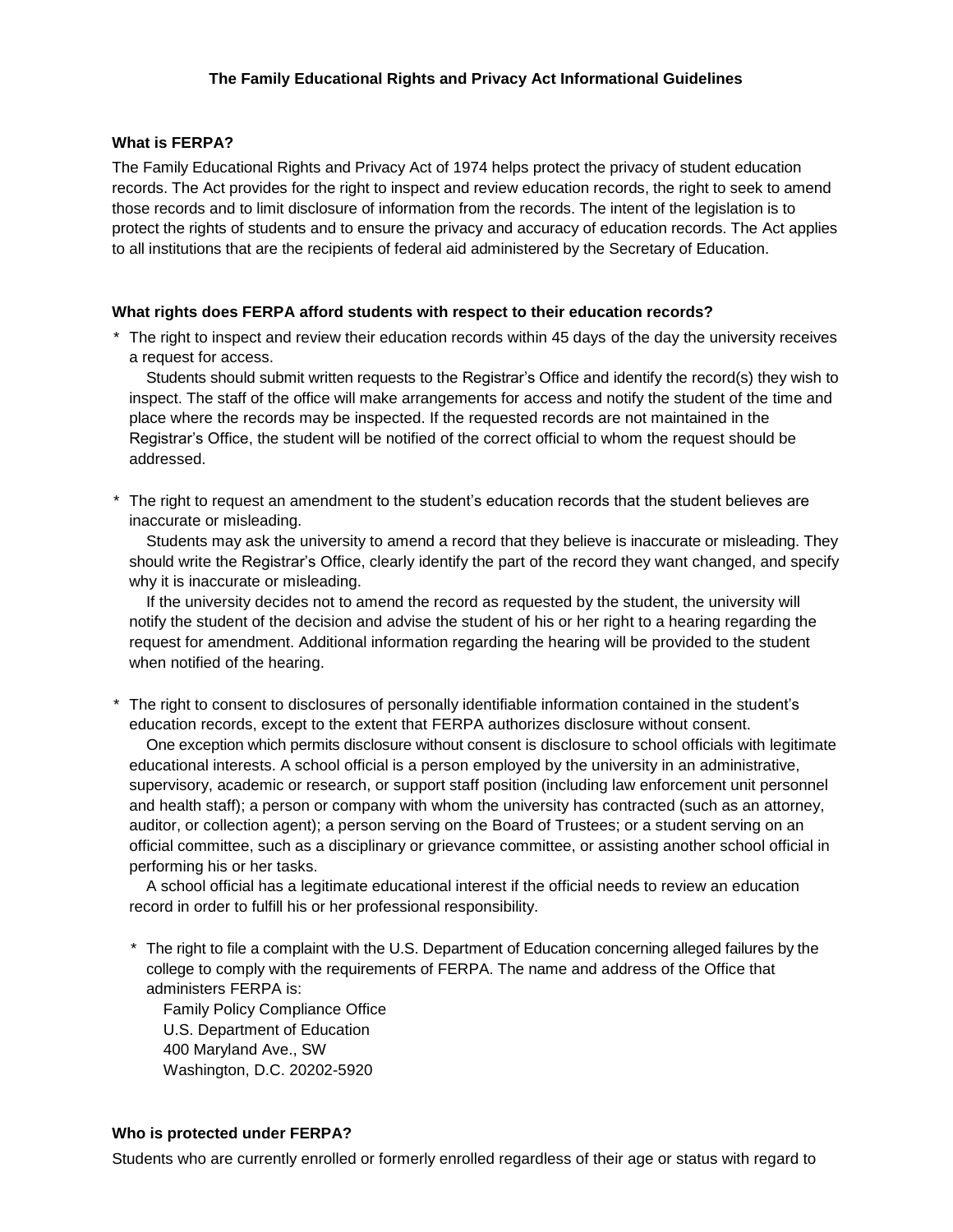parental dependency. Students who have applied but have not attended an institution and deceased students do not come under FERPA guidelines.

Parents of students termed as "dependent" for income tax purposes may have access to the student's education records. A copy of the parent's most recent Federal Income Tax return, where the parents declared the student as a dependent, must be submitted to the Registrar's Office to document "dependency."

#### **What are education records?**

With certain exceptions, an education record is any record (1) from which a student can be personally identified and (2) maintained by the university. A student has the right of access to these records.

Education records include any records in whatever medium (handwritten, print, magnetic tape, film, diskette, etc.) that are in the possession of any school official. This includes transcripts or other records obtained from a school in which a student was previously enrolled.

#### **What is not included in an education record?**

- \* sole possession records or private notes held by school officials that are not accessible or released to other personnel,
- \* law enforcement or campus security records that are solely for law enforcement purposes and maintained solely by the law enforcement unit,
- \* records relating to individuals who are employed by the institution (unless contingent upon attendance),
- \* records relating to treatment provided by a physician, psychiatrist, psychologist or other recognized professional or paraprofessional and disclosed only to individuals providing treatment,
- \* records of an institution that contain only information about an individual obtained after that person is no longer a student at that institution, i.e., alumni records.

### **What is directory information?**

Institutions may (schools are not required to disclose, given the situation) disclose information on a student without violating FERPA if it has designated that information as "directory information." At Lock Haven University this includes a student's:

- \* name,
- \* address (local and permanent),
- \* telephone number (including mobile),
- \* major field of study,
- \* dates of attendance,
- \* current enrollment status (full-time/part-time),
- \* class standing (academic level),
- \* receipt or non-receipt of a degree (including date),
- \* academic awards received (dean's list, honor roll),
- \* participation in officially recognized activities/sports,
- \* weight/height of members of athletic teams, and
- \* most recent previous educational institution attended.

### **How does a student authorize release of their education record in the form of an academic transcript?**

Students must authorize the release of their transcript by completing and signing a transcript request form available in the Registrar's Office.

#### **Who may have access to student information?**

\* The student and any outside party who has the student's written request.